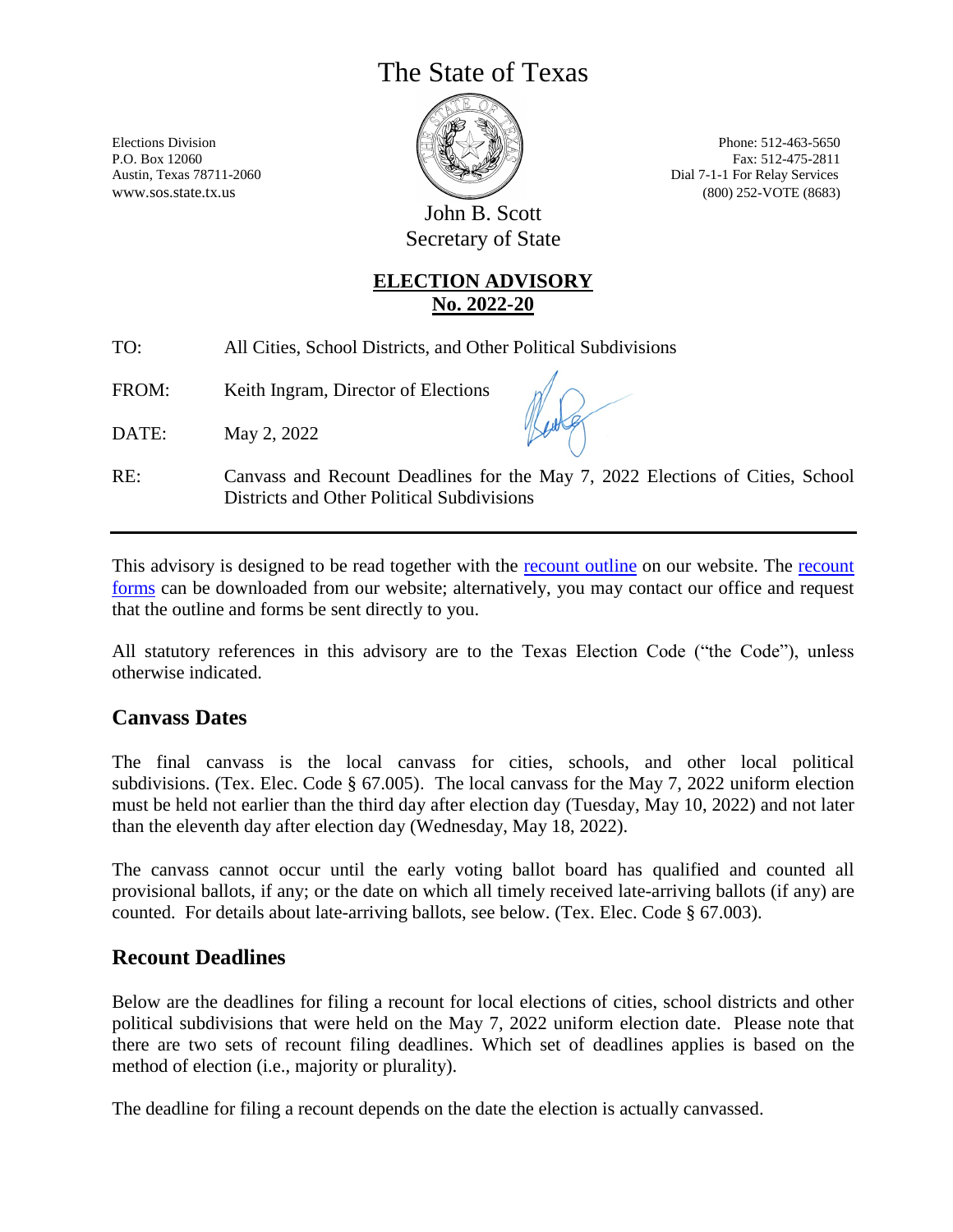All ballots received by 7:00 p.m. on election day must be counted on election day. However, you may count a late domestic ballot from a non-military voter or a military voter using an Application for Ballot by Mail ("ABBM") (not a Federal Post Card Application ("FPCA)) that arrives no later than 5:00 p.m. on the next business day after election day (Monday, May 9, 2022) if it bears a cancellation mark of the postal service or a receipt mark of a common or contract carrier or a courier not later than 7:00 p.m. on May 7, 2022. The last day to receive a ballot from an overseas voter using an ABBM or FPCA is five days after the election, which is Thursday, May 12, 2022. The last day to receive a ballot from a military voter using an FPCA is the sixth day after the election, which is Friday, May 13, 2022. The last day for the early voting ballot board to convene and count provisional and overseas ballots is the ninth day after the election, which is Monday, May 16, 2022. (Tex. Elec. Code §§ 65.051, 67.003, 86.007(a)(2), 86.007(d)(3), 87.125, 101.057).

# **Deadlines for Regular Recount Requests**

If the election is on a measure or if your entity elects officers:

 By plurality (a candidate must receive more votes than any other candidate for that office to win);

### **OR**

• There were only two candidates in the race (even if your entity does not elect by plurality).

**THEN the deadline to file for a recount is 5:00 p.m. of the 2nd day after the canvass of the election**. (Tex. Elec. Code §§ 212.021, 212.028, 212.081, 212.083).

**NOTE:** Section 212.028 was amended by [House Bill 3107](https://capitol.texas.gov/BillLookup/History.aspx?LegSess=87R&Bill=HB3107) (87th Leg., R.S., 2021) to provide one date for the regular recount filing deadline.

Please note that candidates are elected by plurality vote, unless the law specifically provides otherwise (e.g., statute, home-rule charter, court order). (Tex. Elec. Code § 2.001).

If these criteria apply to your entity, then for the May 7, 2022 election, the following dates apply:

| <b>Canvass Date</b>     | <b>Recount Request Deadline (Regular):</b>      |
|-------------------------|-------------------------------------------------|
| Tuesday, May 10, 2022   | 5:00 p.m., Thursday, May 12, 2022               |
| Wednesday, May 11, 2022 | 5:00 p.m., Friday, May 13, 2022                 |
| Thursday, May 12, 2022  | 5:00 p.m., Monday, May 16, 2022<br>(Sec. 1.006) |
| Friday, May 13, 2022    | 5:00 p.m., Monday, May 16, 2022<br>(Sec. 1.006) |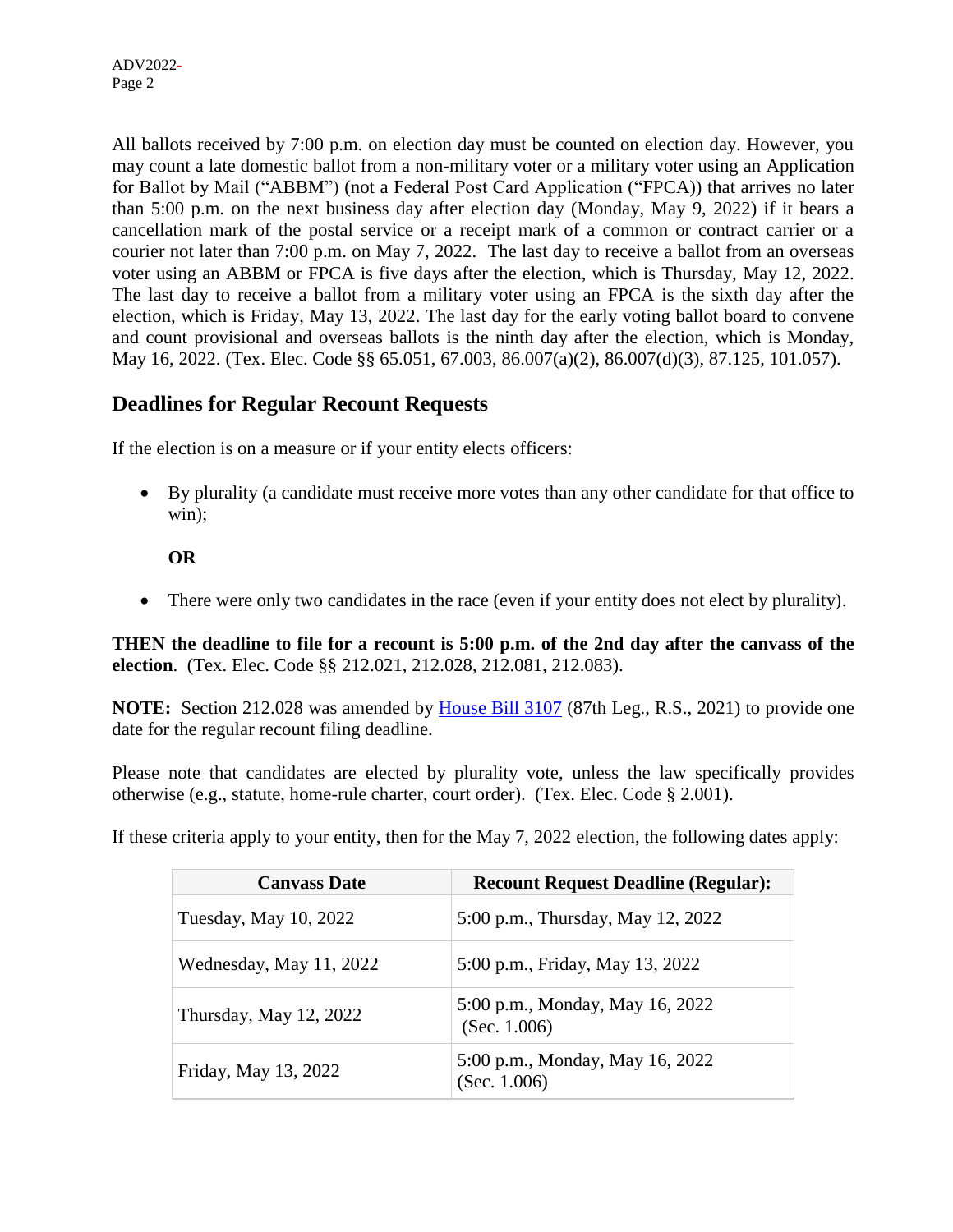| Saturday, May 14, 2022  | 5:00 p.m., Monday, May 16, 2022    |
|-------------------------|------------------------------------|
| Sunday, May 15, 2022    | 5:00 p.m., Tuesday, May 17, 2022   |
| Monday, May 16, 2022    | 5:00 p.m., Wednesday, May 18, 2022 |
| Tuesday, May 17, 2022   | 5:00 p.m., Thursday, May 19, 2022  |
| Wednesday, May 18, 2022 | 5:00 p.m., Friday, May 20, 2022    |

## **Deadlines for Expedited Recount Requests**

#### **IF your entity elects:**

 By majority vote (a candidate must receive more than half of the votes cast in the election, to win);

#### **AND**

• There were more than two candidates in the race.

**THEN the deadline to file for a recount is 2:00 p.m. on the first day after the date of the canvass of the election, unless this deadline falls on a Saturday, Sunday, or legal state holiday, in which case, the deadline is extended to 10:00 a.m. on the next business day**. (Tex. Elec. Code §§ 212.081, 212.083, 212.088).

**NOTE:** Section 212.083 was amended by [House Bill 3107](https://capitol.texas.gov/BillLookup/History.aspx?LegSess=87R&Bill=HB3107) to provide one date for the expedited recount filing deadline.

If these criteria apply to your entity, then for the May 7, 2022 election, the following dates apply:

| <b>Canvass Date</b>     | <b>Recount Request Deadline (Expedited):</b>       |
|-------------------------|----------------------------------------------------|
| Tuesday, May 10, 2022   | 2:00 p.m., Wednesday, May 11, 2022                 |
| Wednesday, May 11, 2022 | 2:00 p.m., Thursday, May 12, 2022                  |
| Thursday, May 12, 2022  | 2:00 p.m., Friday, May 13, 2022                    |
| Friday, May 13, 2022    | 10:00 a.m., Monday, May 16, 2022<br>(Sec. 212.088) |